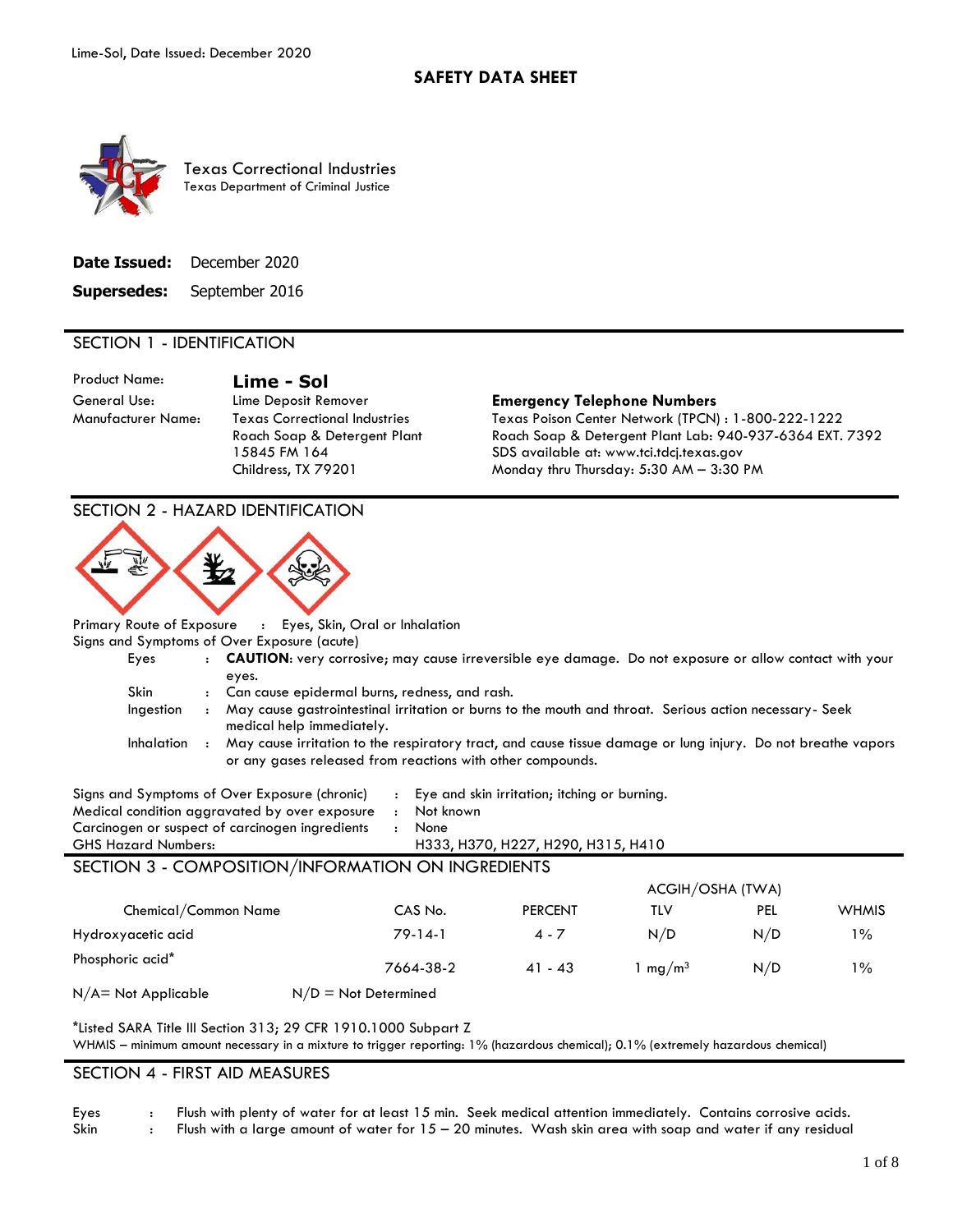#### Lime-Sol, Date Issued: December 2020

persists. Remove contaminated clothing and seek medical attention. Ingestion : Rinse mouth thoroughly. Drink plenty of water. Do not induce vomiting unless directed by physician. Inhalation : Move person to fresh air. Give artificial resuscitation (CPR) if person is not breathing.

#### SECTION 5 - FIRE FIGHTING MEASURES

| Flammable Limit<br>Physical Hazard<br>Extinguishing Media<br>Fire Extinguishing Procedure |              | $\cdot$ N/A<br>: Corrosive<br>: Water, Foam, Dry Chemicals, or Carbon Dioxide<br>: Use of respiratory equipment is recommended in enclosed areas |
|-------------------------------------------------------------------------------------------|--------------|--------------------------------------------------------------------------------------------------------------------------------------------------|
| Fire and Explosive Hazard                                                                 | $\mathbf{r}$ | None                                                                                                                                             |

#### SECTION 6 - ACCIDENTAL RELEASE MEASURES

Steps to be taken if released or spilled : Collect and contain all materials practical for salvage or disposal. Rinse residue with copious amounts of water.

### SECTION 7 - HANDLING AND STORAGE

Store in a cool, dry ventilated area. **IMPORTANT!** Product use is not recommended until this Material Safety Data Sheet has been read and understood by the end user.

#### SECTION 8 - EXPOSURE CONTROLS/PERSONAL PROTECTION

| <b>Respiratory Protection</b>  | : None required with normal use                     |
|--------------------------------|-----------------------------------------------------|
| <b>Ventilation Requirement</b> | : Local exhaust. Maintain adequate ventilation      |
| <b>Protective Gloves</b>       | : Yes. Rubber or neoprene                           |
| Eye Protection                 | : Use chemical goggles; Avoid splashing this liquid |

Do not allow eating, drinking, or smoking in the work area during its use.

### SECTION 9 - PHYSICAL AND CHEMICAL PROPERTIES

| Specific Gravity (water $= 1$ ) : 1.020 |                                               |
|-----------------------------------------|-----------------------------------------------|
| Solubility in Water                     | : Complete                                    |
| рH                                      | $\pm$ < 2.0                                   |
| <b>Boiling Point</b>                    | $: > 200^{\circ}$ F                           |
| Appearance and Odor                     | : Clear light green or brown liguid mild odor |

#### SECTION 10 - STABILITY AND REACTIVITY

| <b>Hazardous Decomposition</b> | Oxides of carbon, nitrogen, and sulfur; release of water, heat, and toxic gases are possible.                                                |
|--------------------------------|----------------------------------------------------------------------------------------------------------------------------------------------|
| Stability                      | Stable                                                                                                                                       |
| Incompatibility                | Strong bases, nitrogen-containing compounds such as ammonia, urea, amines; also chlorinated<br>chemicals, bleaches, or any oxidizing agents. |

NOTE: The C### notation below refers to a principal component based on the amount present in the product which may involve trade secret chemicals. In the event of an accident, notify the Poison Control Center for more information.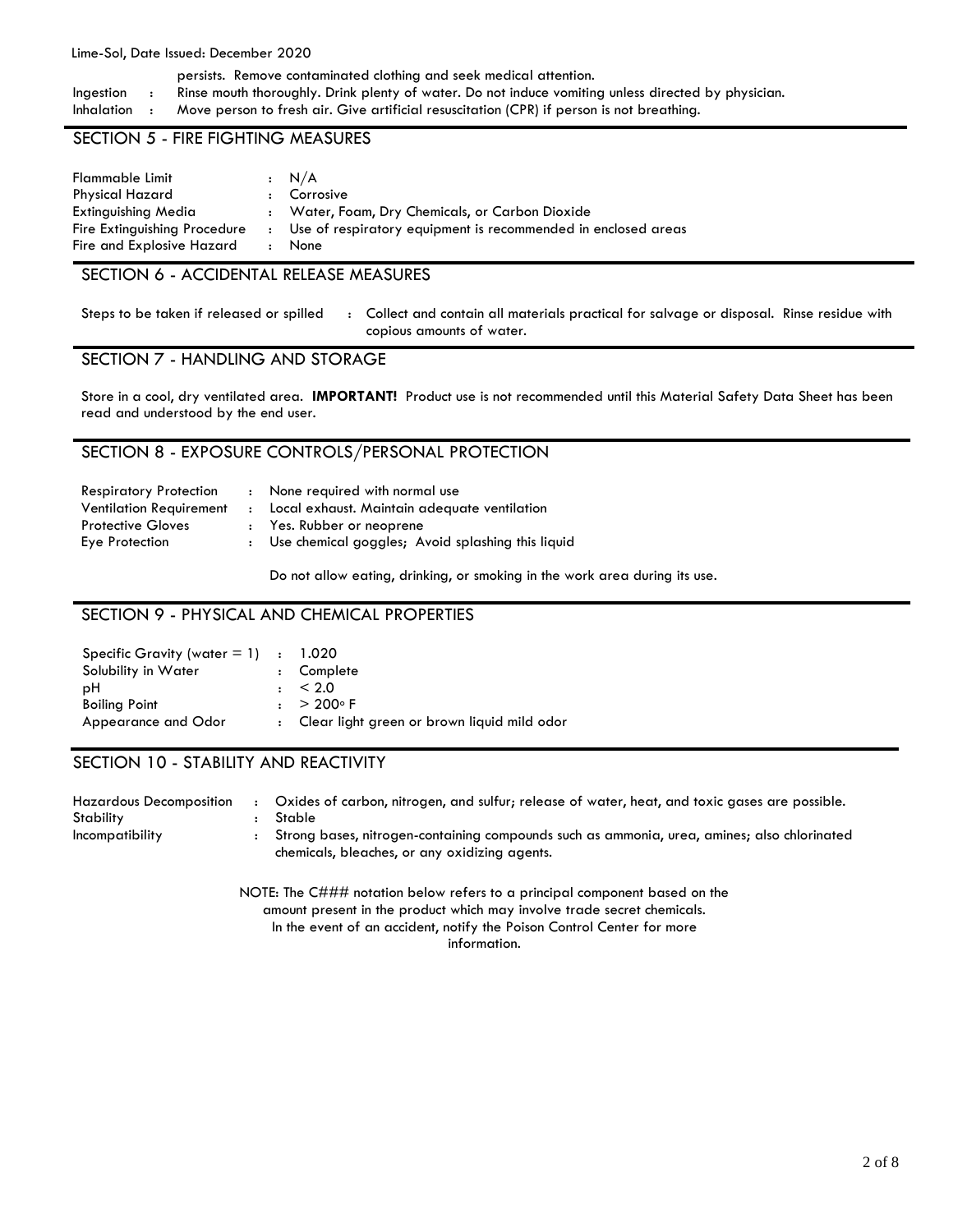## SECTION 11 – TOXICOLOGICAL INFORMATION

# C038

Acute Effects:

| Inhalation:                                                               |                                                                        |
|---------------------------------------------------------------------------|------------------------------------------------------------------------|
|                                                                           | Inhalation of mists can cause corrosive action on mucous               |
|                                                                           | membranes. Symptoms include burning, choking, coughing,                |
|                                                                           | wheezing, laryngitis, shortness of breath, headache or nausea.         |
|                                                                           | Move casualty to fresh air and keep at rest.                           |
|                                                                           | Get medical attention if symptoms persist.                             |
| Eyes:                                                                     | Symptoms include eye burns, watering eyes. Rinse with                  |
|                                                                           | plenty of water for a minimum of 15 minutes and seek                   |
|                                                                           | medical attention immediately.                                         |
| Skin:                                                                     | Symptoms include burning, itching, redness, inflammation               |
|                                                                           |                                                                        |
|                                                                           | and/or swelling of exposed tissues.                                    |
|                                                                           | Immediately flush with plenty of water for at least                    |
|                                                                           | 15 minutes while removing contaminated clothing and wash               |
|                                                                           | using soap. Get medical attention if necessary.                        |
| Ingestion:                                                                | Do Not Induce Vomiting! Causes corrosive burns of the                  |
|                                                                           | mouth, gullet and gastrointestinal tract                               |
|                                                                           | if swallowed. Symptoms include burning, choking, nausea,               |
|                                                                           | vomiting and severe pain. Wash outmouth with water and                 |
|                                                                           | give a glass of water or milk. Get medical attention                   |
|                                                                           | immediately.                                                           |
|                                                                           |                                                                        |
| Target organs:                                                            | Blood, liver, skin, eyes and bone marrow.                              |
| Acute Toxicity Data:                                                      |                                                                        |
| Phosphoric acid                                                           | LD50 [oral, rat]; 1530 mg/kg                                           |
|                                                                           | LC50 [rabbit]; 1.689 mg/L (1 hour)                                     |
|                                                                           | LD50 Dermal (rabbit); 2740 mg/kg                                       |
| Chronic Effects:                                                          | May affect liver, conjunctivitis,                                      |
|                                                                           | dermatitis, pulmonary edema.                                           |
|                                                                           |                                                                        |
| Teratogenicity:                                                           | Negative                                                               |
| Mutagenicity:                                                             | Negative                                                               |
| Embryotoxicity:                                                           | Negative                                                               |
| Synergistic Products/Effects:                                             | Not Available                                                          |
| c027                                                                      |                                                                        |
| Oral LD50 :                                                               | $2,040$ mg/kg (70% solution), rat                                      |
| Inhalation $4 h$ LC50:                                                    | 3.6 mg/l, male, rat                                                    |
| Corrosive, Skin irritation:                                               | rabbit                                                                 |
| Eye irritation : Corrosive,                                               | rabbit                                                                 |
|                                                                           |                                                                        |
| Did not cause sensitization on laboratory animals.,<br>Skin sensitization | guinea pig                                                             |
|                                                                           | Repeated dose toxicity : Oral rat: Weight loss                         |
|                                                                           | Inhalation: rat                                                        |
|                                                                           |                                                                        |
| Mutagenicity:                                                             | Liver effects                                                          |
|                                                                           | Did not cause genetic damage in cultured animals.                      |
|                                                                           | Did not cause genetic damage in cultured mammalian cells.              |
|                                                                           | Did not cause genetic damage in cultured bacterial cells. :            |
|                                                                           | Reproductive toxicity: Animal testing showed no reproductive toxicity. |
|                                                                           |                                                                        |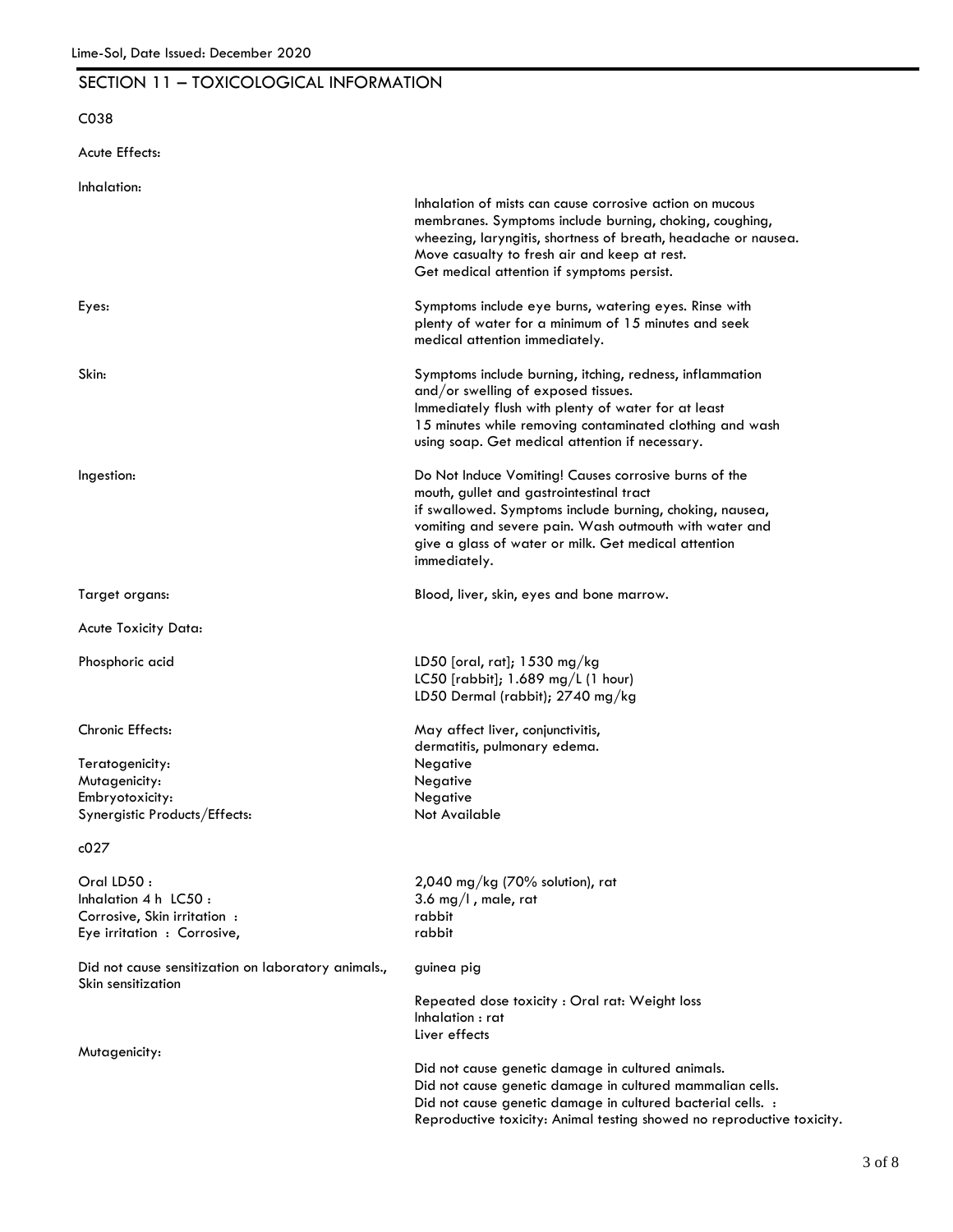Teratogenicity : Several developmental toxicity studies have been conducted with ethylene glycol (metabolized to glycolic acid) or with glycolic acid in mammals. The majority of studies conducted with rodents demonstrate developmental toxicity only at high dietary exposure levels which also produce other toxic effects in the adult animal. Based on the weight of evidence, glycolic acid is not considered a unique developmental hazard to the embryo.

c062

Mutagenicity **not mutagenic in AMES Test.**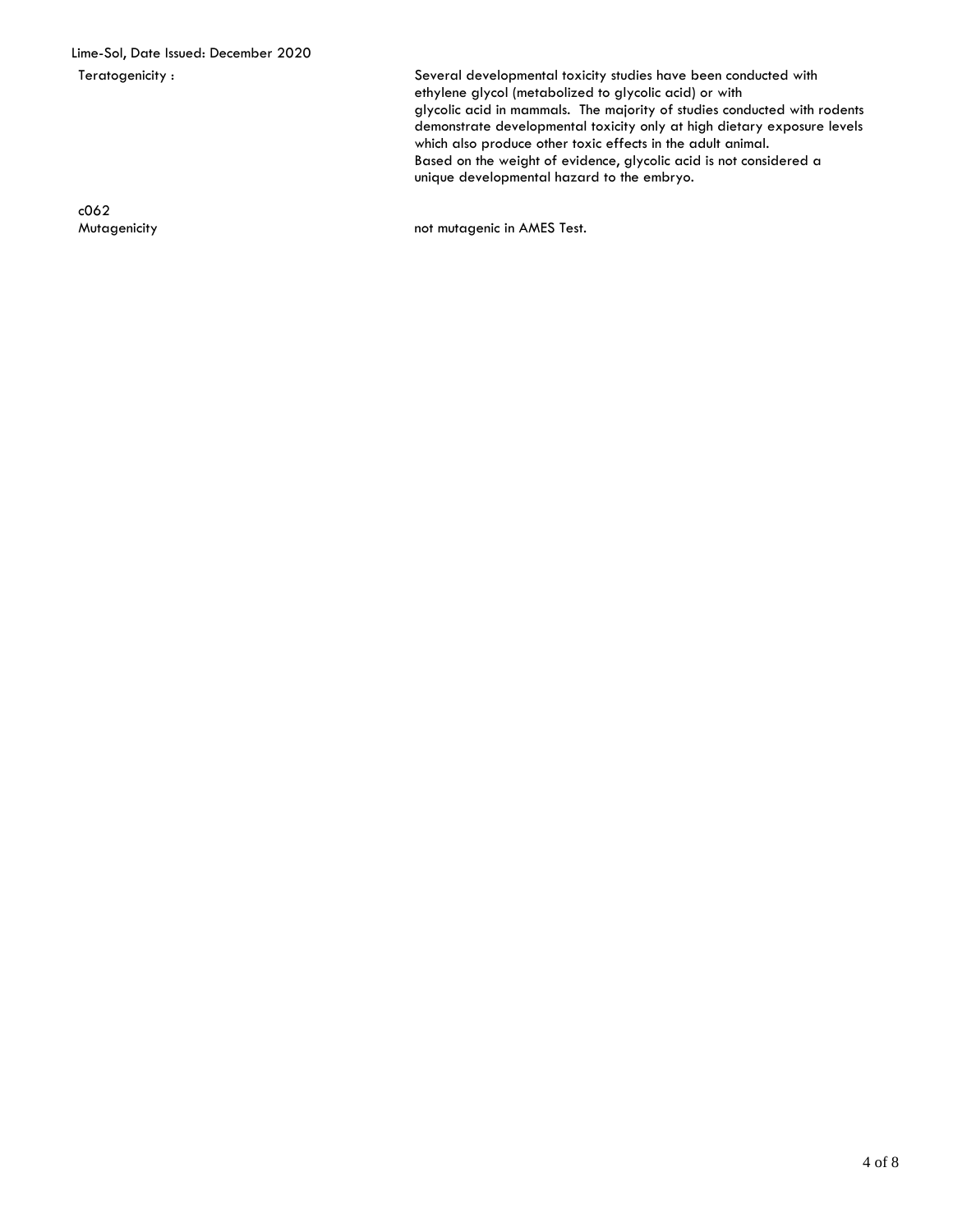### SECTION 12 – ECOLOGICAL INFORMATION

#### C038

| Ecotoxicity<br>(aquatic and terrestrial):<br>Persistence and Degradability:<br><b>Bioaccumulative Potential:</b><br>Mobility in Soil: | DL50 12 hours $@$ pH of $3 - 3.5$<br>DL50 (12 hours): pH 4.6 (Daphnia Magna)<br>Not Available<br>Not Available<br>Not Available                                                                                                               |
|---------------------------------------------------------------------------------------------------------------------------------------|-----------------------------------------------------------------------------------------------------------------------------------------------------------------------------------------------------------------------------------------------|
| Other Adverse Effects:                                                                                                                | Not Available                                                                                                                                                                                                                                 |
| CO <sub>27</sub>                                                                                                                      |                                                                                                                                                                                                                                               |
| 96 h LC50:<br>72 h EbC50:<br>48 h EC50:<br>Environmental Fate : Glycolic acid :<br>Biodegradability:<br>Bioaccumulation:              | Pimephales promelas (fathead minnow) 164 mg/l<br>Pseudokirchneriella subcapitata (green algae) 22.5 mg/l<br>Daphnia magna (Water flea) 141 mg/l<br>Readily biodegradable, according to appropriate OECD test.<br>Bioaccumulation is unlikely. |
| C <sub>062</sub><br>Product:                                                                                                          |                                                                                                                                                                                                                                               |
| Sodium Xylene Sulfonate SXS                                                                                                           | <b>Test Results</b><br>EC50 Algae: $> 230$ mg/kg<br>E050 Daphnia: $> 1000$ mg/L<br>L050 Rainbow Trout: $> 1000$ mg/L                                                                                                                          |
| * Estimates for product may be based on<br>additional component data not shown.                                                       |                                                                                                                                                                                                                                               |
| Ecotoxicity                                                                                                                           | Readily biodegradable.                                                                                                                                                                                                                        |
| SECTION 13 - DISPOSAL CONSIDERATIONS                                                                                                  |                                                                                                                                                                                                                                               |

#### C038

| RCRA:                               |                                                                                                                                                                                                                                                                                                                                                                                                                                                          |
|-------------------------------------|----------------------------------------------------------------------------------------------------------------------------------------------------------------------------------------------------------------------------------------------------------------------------------------------------------------------------------------------------------------------------------------------------------------------------------------------------------|
| Hazardous waste?<br>Waste Residues: | Yes RCRA ID number: DOO2<br>Carefully dilute with water, neutralize per spill<br>procedures in section 6. Neutralized material may be<br>flushed to sewer (REGULATIONS PERMITTING!) or disposed<br>of through a licensed contractor. Users should review<br>their operations in terms of the applicable federal/nation<br>or local regulations and consult with appropriate<br>regulatory agencies before discharging or disposing of<br>waste material. |
| Product containers:                 | Containers, if thoroughly cleaned, preferably by rinsing<br>three times and handling the rinse water as waste residues,<br>may be disposed of or recycled as non-hazardous waste.<br>Users should review their operations in terms of the<br>applicable federal/national or local regulations and<br>consult with appropriate regulatory agencies before<br>discharging or disposing of waste material.                                                  |
| C027                                |                                                                                                                                                                                                                                                                                                                                                                                                                                                          |

Waste Disposal :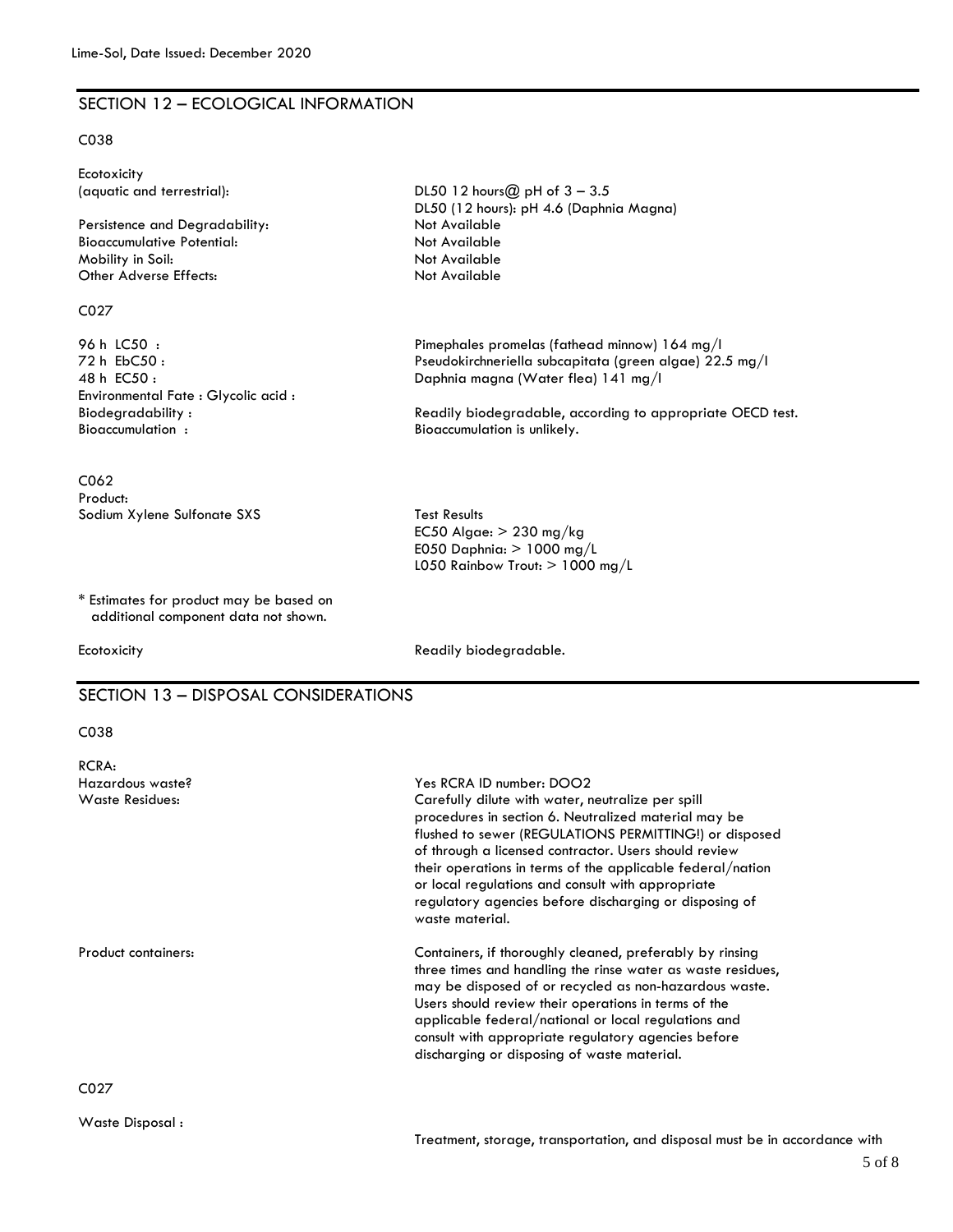applicable federal, state/provincial, and local regulations. May be a RCRA hazardous waste due to the corrosivity characteristic (pH).

C062

Environmental Hazards : The Compact of the Do not re-use empty containers.

Dispose in accordance with all applicable regulations. All wastes must be handled in accordance with local, state and federal regulations.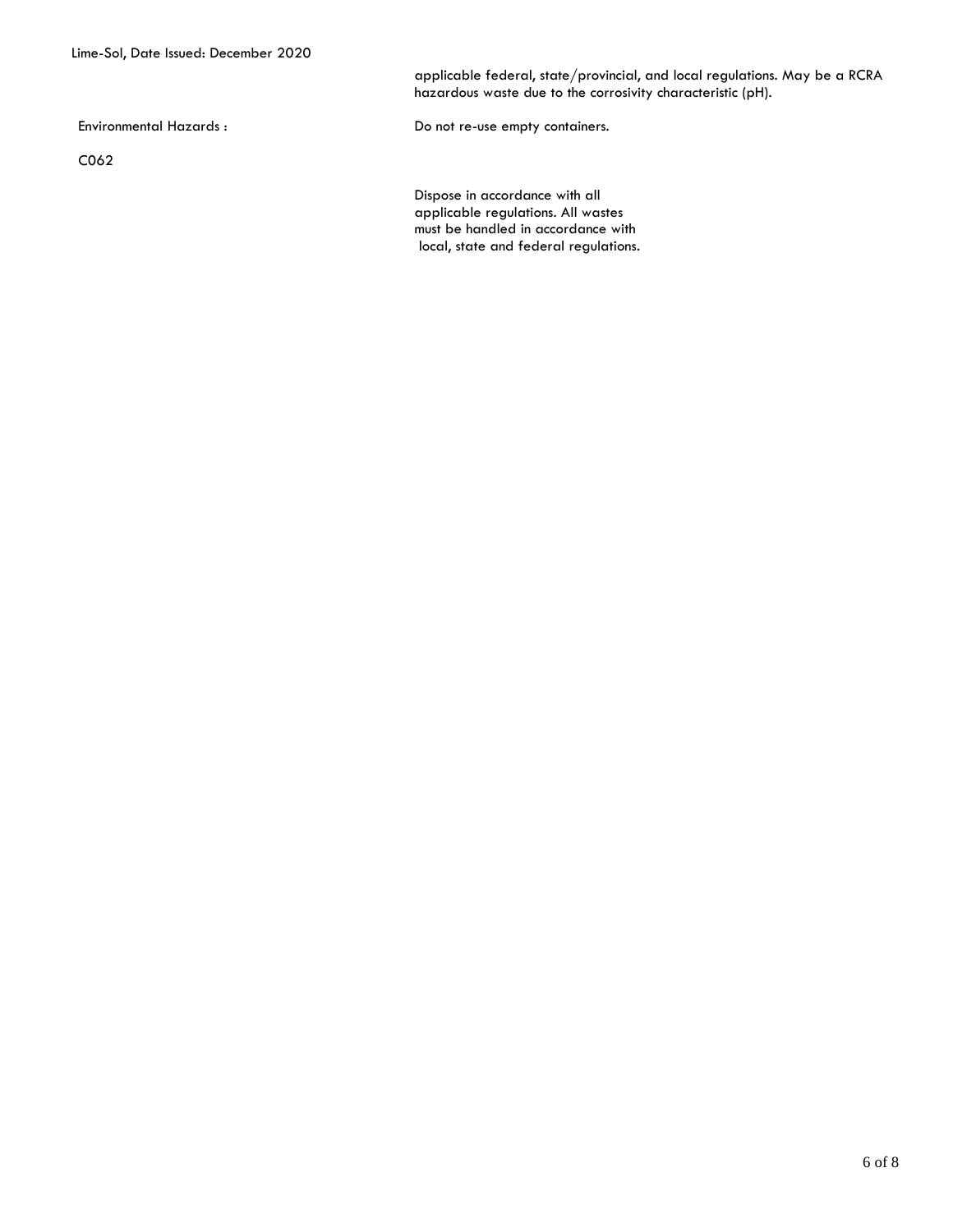| SECTION 14 - TRANSPORT INFORMATION        |                                                                                                                                   |
|-------------------------------------------|-----------------------------------------------------------------------------------------------------------------------------------|
| C038                                      |                                                                                                                                   |
| DOT:                                      | UN1805, Phosphoric Acid solution, 8, pg III                                                                                       |
| TDG:                                      | UN1805, Phosphoric Acid liquid, 8, pg III                                                                                         |
| PIN:<br>IDMG:                             | Not Available<br>UN1805, 8, pg III                                                                                                |
| <b>Marine Pollutant:</b>                  | No                                                                                                                                |
| IATA/ICAO:                                | UN1805, 8, pg III                                                                                                                 |
| RID/ADR:                                  | Class 8, Item 17(c), corrosive, UN1805                                                                                            |
| C027                                      |                                                                                                                                   |
| DOT UN number :<br>Proper shipping name : | 3265<br>Corrosive liquid, acidic, organic, n.o.s.<br>Class : 8<br>Packing group : Il<br>Labeling No.: 8<br>IATA_C UN number: 3265 |
| Proper shipping name :                    | Corrosive liquid, acidic, organic, n.o.s.<br>Class : 8<br>Packing group : Il<br>Labeling No.: 8<br>IMDG UN number: 3265           |
| Proper shipping name:                     | Corrosive liquid, acidic, organic, n.o.s.<br>Class : 8<br>Packing group : Il<br>Labeling No.: 8                                   |
| C <sub>062</sub>                          |                                                                                                                                   |

## SECTION 15 – REGULATORY INFORMATION

Refer to bill of lading ox container label for DOT or other transportation

hazard classification, if any.

| C038                              |                                                   |
|-----------------------------------|---------------------------------------------------|
| <b>TSCA Inventory Status:</b>     | All ingredients are listed on the TSCA inventory. |
|                                   |                                                   |
| Federal and State Regulations:    |                                                   |
| Illinois toxic substances         |                                                   |
| disclosure to employee act:       | Phosphoric acid                                   |
| Illinois chemical safety act:     | Phosphoric acid                                   |
| New York release                  |                                                   |
| reporting list:                   | Phosphoric acid                                   |
| <b>Rhode Island RTK hazardous</b> |                                                   |
| substances:                       | Phosphoric acid                                   |
| Pennsylvania RTK:                 | Phosphoric acid                                   |
| Minnesota:                        | Phosphoric acid                                   |
| Massachusetts RTK:                | Phosphoric acid                                   |
| Massachusetts spill list:         | Phosphoric acid                                   |
| New Jersey:                       | Phosphoric acid                                   |